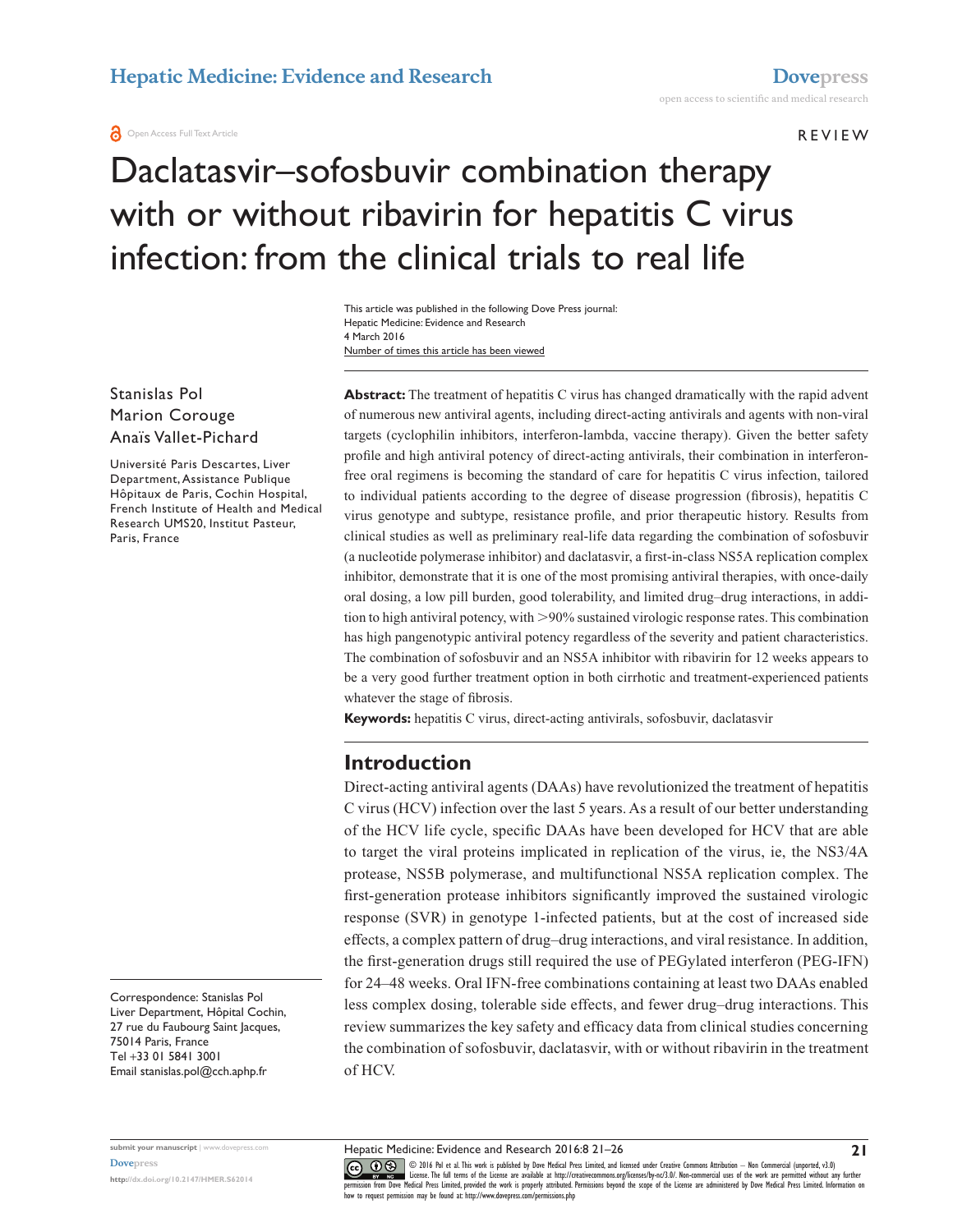# **Summary of pharmacology and pharmacokinetics Daclatasvir**

Daclatasvir is a first-in-class HCV NS5A replication complex inhibitor with pangenotypic activity and a pharmacokinetic profile allowing once-daily dosing. Reaching in vitro 50% effective concentrations ( $EC_{50}$ ) in the picomolar range against HCV replicons representing six major HCV genotypes (1a, 1b, 2a, 3a, 4a, 5a), daclatasvir is one of the most potent HCV replication inhibitors reported to date.<sup>1</sup> Moreover, daclatasvir was generally well tolerated, with headache being the most frequently reported adverse event.<sup>1</sup>

In vitro resistance selection studies (with genotype 1a and 1b replicons) have identified daclatasvir resistance-associated mutations that map to the N-terminal region of NS5A and reduced susceptibility to daclatasvir which appear to have a low to medium barrier to resistance.<sup>2</sup> However, treatment with an appropriate dose of daclatasvir in combination with other agents is sufficiently potent to prevent emergence of resistance in most patients. In IFN-including and IFN-free regimens, daclatasvir has demonstrated a high level of antiviral efficacy and generally tolerable safety profile in treatment-naïve patients and in patients who have not previously responded to PEG-interferon/ribavirin.

While daclatasvir is a substrate and inhibitor of P-glycoprotein and a substrate of cytochrome P450 3A4, it is not a strong inhibitor or strong inducer of cytochrome P450 3A4 isozymes, suggesting it may have a low potential for drug–drug interactions. For example, no adjustment is needed when coadministered with tenofovir, and at 90 mg once daily with efavirenz and 30 mg once daily with atazanavir/ritonavir (300/100 mg), the exposure to daclatasvir is expected to be similar to that of daclatasvir 60 mg administered alone.3 No clinically significant pharmacokinetic drug interactions were observed for ethinyl estradiol, norelgestromin, and norgestrel exposures.4 In addition, as for most protease inhibitors, the metabolism of NS5A inhibitors is mainly hepatic, which allows their use without any dose adjustment in patients with chronic kidney disease.

# Sofosbuvir

Sofosbuvir is an orally administered HCV nucleotide polymerase NS5B inhibitor. It is given once daily, and has a good safety profile.<sup>5,6</sup> It has a high barrier to resistance, a pangenotypic antiviral effect, and few drug–drug interactions (although there is a recent US Food and Drug Administration warning concerning comedication with amiodarone or spironolactone).<sup>7</sup> Combination of sofosbuvir and daclatasvir

with or without ribavirin has been well tolerated in previously treated or untreated HCV patients.<sup>8</sup>

# **Sofosbuvir** + **daclatasvir** ± **ribavirin: a pangenotypic combination**

In the first study to assess the combination of an NS5A inhibitor and a nucleotide NS5B inhibitor, treatment-naïve patients with HCV genotype 1, 2, or 3 received daclatasvir 60 mg once daily + sofosbuvir 400 mg once daily (with or without lead-in)  $\pm$  weight-based ribavirin for 24 weeks.<sup>8</sup> Patients with cirrhosis, hepatitis B, or human immunodeficiency virus (HIV) coinfection were excluded. This open-label, multicenter trial randomized patients to receive either sofosbuvir for 1 week then sofosbuvir + daclatasvir for 23 weeks, sofosbuvir + daclatasvir for 24 weeks, or sofosbuvir + daclatasvir + ribavirin for 24 weeks. The protocol was later amended to include 123 genotype 1-infected patients who were randomized to receive sofosbuvir + daclatasvir  $\pm$  ribavirin (82 treatment-naïve patients for 12 weeks and 41 protease inhibitor non-responders for 24 weeks). The SVR rate 12 weeks following the end of treatment (SVR12) was 92% in patients infected with genotype 2 and 89% in patients infected with genotype 3. Neither adjunction of ribavirin nor the sofosbuvir lead-in phase provided any benefit. In genotype 1-infected patients, the SVR12 rate was 98%, regardless of viral subtype (genotype 1a 98%; genotype 1b 100%), interleukin-28B genotype (CC genotype 93%, non-CC genotype 98%), race (white 97%, black 96%, other 90%), ribavirin status (yes 94%, no 98%), or prior history of treatment (non-responders to protease inhibitors 98%). These high SVR rates also occur irrespective of duration of therapy (12 vs 24 weeks) in treatment-naïve patients. Fatigue, headache, and nausea were the most common adverse events. Thus, in the absence of cirrhosis, the combination of sofosbuvir and daclatasvir for 24 weeks is a highly efficient regimen in treatment-naïve patients infected with genotype 2 or 3 and in prior non-responding patients infected with genotype 1, and for 12 weeks in treatment-naïve patients infected with genotype 1, even in "difficult to treat" patients. Ribavirin is not required with every oral DAA regimen, including the sofosbuvir and daclatasvir combination which has a high antiviral potency and high resistance barrier. Ribavirin-sparing regimens are desirable, considering the risks of anemia and teratogenicity, but their role from a cost-effectiveness perspective (ie, allowing a reduction in treatment duration) cannot be excluded.

In the ALLY-3 study, 101 treatment-naïve and 51 treatment-experienced genotype 3-infected patients were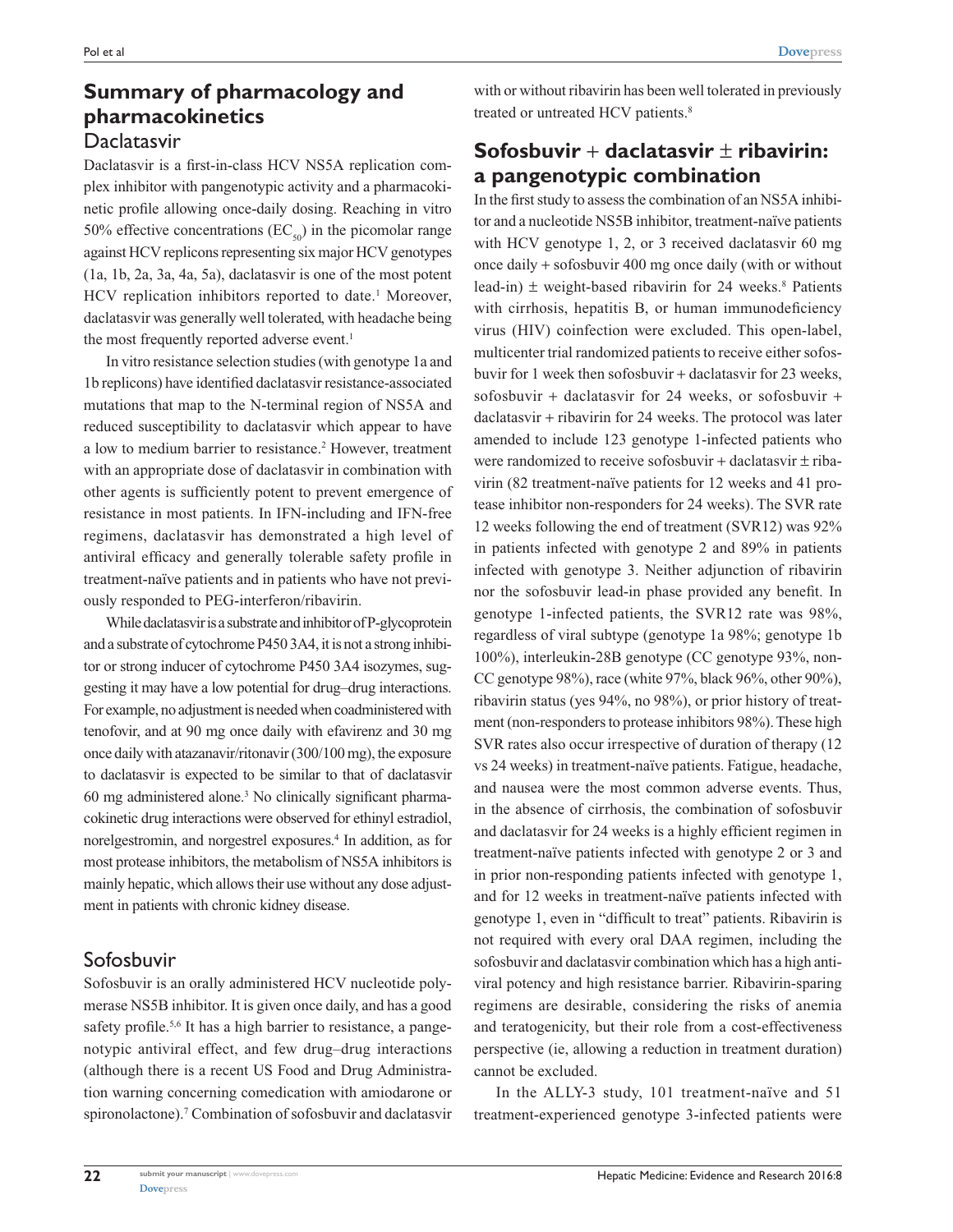enrolled to receive open-label daclatasvir 60 mg + sofosbuvir 400 mg once daily for 12 weeks.<sup>9</sup> Some of the previously treated patients had been treated with sofosbuvir or alisporivir, but none had been treated with NS5A inhibitors (an exclusion criterion). SVR12 was achieved in 90.1% and 86.3% of treatment-naïve and treatment-experienced patients, respectively. Cirrhosis (present in 21.1% of the patients) was associated with lower SVR12 rates (62.5% in cirrhotic patients vs 96.3% in non-cirrhotic patients). There were 16 relapses (mainly in cirrhotic patients) and one treatment failure, but no case of virologic breakthrough. The same adverse events as those cited previously were most frequently reported. Thus, daclatasvir + sofosbuvir for 12 weeks achieved high SVR rates in both treatment-naïve and treatment-experienced genotype 3-infected patients without cirrhosis. Additional evaluation to optimize the treatment outcome with daclatasvir + sofosbuvir in genotype 3-infected patients with cirrhosis is underway, including addition of ribavirin for 12 weeks or extension of the daclatasvir + sofosbuvir combination to 24 weeks.

How do these results in limited series translate to realworld experience? Some answers were given at the 2015 European Association for the Study of the Liver meeting. Indeed, although real-life results for the sofosbuvir + simeprevir combination have been extensively reported in genotype 1-infected patients (TARGET and TRIO American  $cohorts$ ), $10,11$  there have been few or no data for the sofosbuvir + daclatasvir combination in patients infected with genotype 1, 3, or 4.

More than 3,000 patients were given the new oral antivirals in 32 centers of the French ANRS CO22 HEPATHER observational cohort in January 2015. Data on demographics and history of liver disease were collected at entry into the study cohort. Clinical, adverse event, and virologic data were collected during treatment and follow-up posttreatment.

In total, 409 patients monoinfected with HCV genotype 1 were given sofosbuvir 400 mg/day + daclatasvir 60 mg/day without ribavirin (n=318) or with ribavirin  $(1-1.2 \text{ g/day}, n=91).$ <sup>12</sup> Three hundred and eighteen patients had cirrhosis and 306 were previously treated with PEG- $IFN + ribavirin (n = 134)$  or  $PEG-IFN + ribavirin + a first$ generation protease inhibitor  $(n=172)$ .<sup>12</sup> The overall SVR4 rates were 81.6%, 93.9%, 100%, and 96.6% in those given sofosbuvir + daclatasvir and sofosbuvir + daclatasvir + ribavirin for 12 and 24 weeks, respectively. The overall SVR4 rate differed according to prior history and fibrosis stage. Sofosbuvir + daclatasvir + ribavirin for 12 weeks achieved a 100% SVR4 rate in patients with cirrhosis, with no additive effect on extension of treatment to 24 weeks with or without ribavirin (95.7% and 92.5%, respectively) and this was also true in experienced patients; all patients without cirrhosis achieved a 100% SVR4 at 12 weeks, indicating that combination of sofosbuvir + daclatasvir for 12 weeks is a good therapeutic option. Serious adverse events were reported in 9% and adverse-event-related treatment discontinuation in 3.1%.

Forty-seven genotype 4-infected patients from the same HEPATHER database were given a combination of sofosbuvir 400 mg/day + daclatasvir 60 mg/day, including 15 patients with ribavirin  $1-1.2$  g/day for  $12$  (n=11) or 24 weeks (n=36).<sup>13</sup> The overall SVR4 rate was high at 86%–100% according to the baseline characteristics and therapeutic schedule. There was an additive effect in cirrhotic or treatment-experienced patients of either extension of treatment duration from 12 to 24 weeks or addition of ribavirin for the two combinations, sofosbuvir + daclatasvir and sofosbuvir + simeprevir. The 12-week combination of sofosbuvir + daclatasvir + ribavirin achieved a 100% SVR4 rate in patients with cirrhosis, with no additive effect of extension of the treatment to 24 weeks, and this was also observed in experienced patients. All noncirrhotic patients achieved a 100% SVR4. The 12-week combination of sofosbuvir + daclatasvir was generally well tolerated.

In summary, the sofosbuvir  $+$  daclatasvir combination is associated with a high rate of SVR4 in difficult-to-treat patients infected with genotype 1 or 4. Combination with ribavirin increases the SVR rate in cirrhotic and treatmentexperienced patients with no additive effect of extension of treatment from 12 to 24 weeks.

Data are limited in patients with HCV genotype 3. The combination of daclatasvir and sofosbuvir for 12 weeks was associated with high SVR rates in genotype 3 patients without cirrhosis, but with only a 65% SVR rate in cirrhotic patients in the ALLY-3 study (see the earlier discussion). Interim results from a French multicenter compassionate use program of daclatasvir + sofosbuvir  $\pm$  ribavirin in patients with chronic HCV genotype 3 infection have been reported.14 Six hundred and one patients with HCV genotype 3 and severe fibrosis (F3), cirrhosis (F4), extrahepatic HCV manifestations, post-liver transplant recurrence of HCV, or an indication for liver or kidney transplantation were enrolled in this program. Patients were not randomized and received daclatasvir + sofosbuvir once daily for 12 or 24 weeks, with or without ribavirin, according to the physician's decision. Most of the patients were male (75%), monoinfected with HCV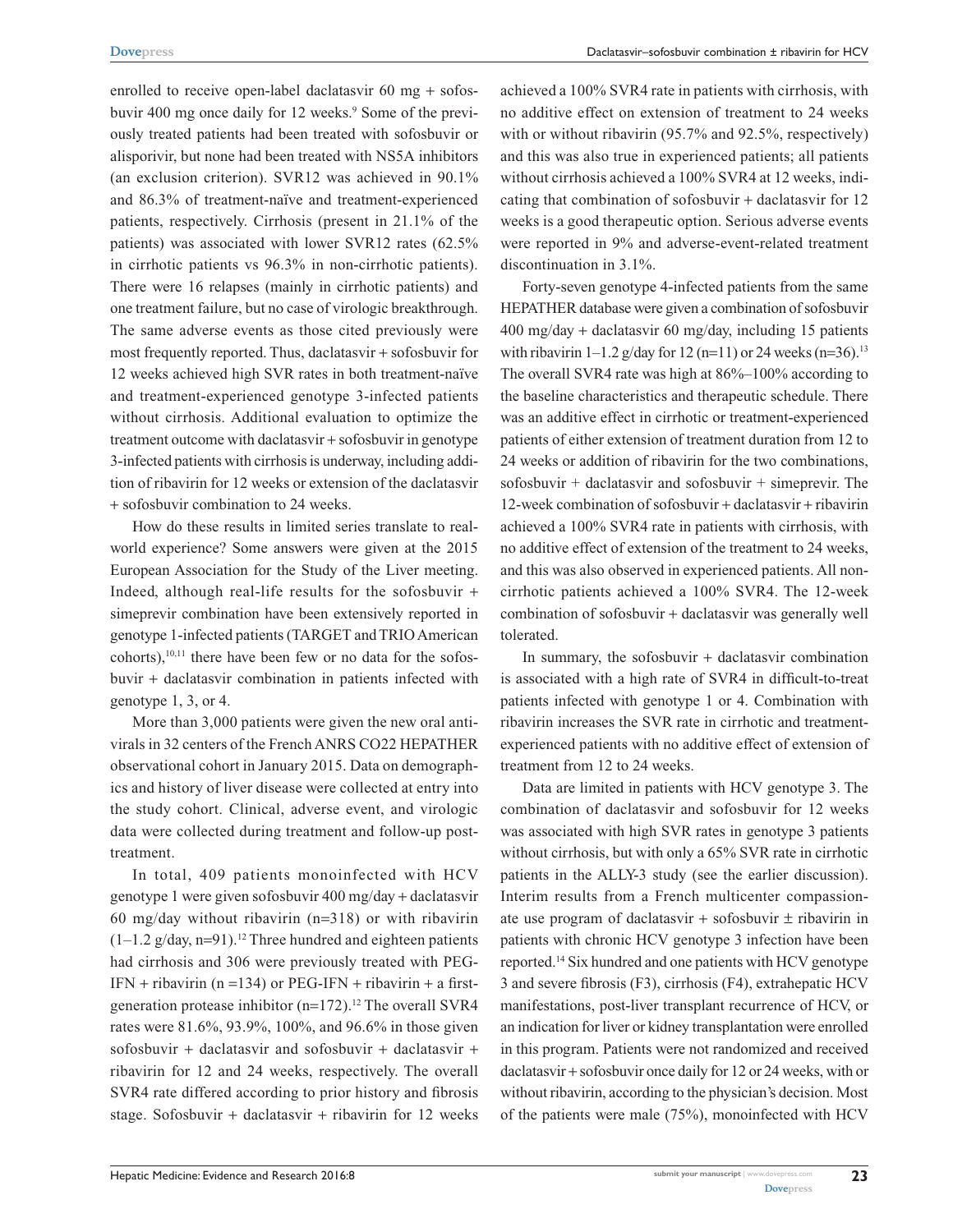(83%), cirrhotic (77%), and treatment-experienced (73%). The median age was 54.3 (27–83) years. Sixty-four percent and 15% received daclatasvir + sofosbuvir for 24 weeks with and without ribavirin, respectively, and  $4\%$  and  $17\%$ received daclatasvir + sofosbuvir for 12 weeks with and without ribavirin, respectively. The baseline median HCV RNA level was 6.07 (1.20–7.62) log10 IU/mL, the platelet count was 118.5  $(31-387) \times 10^{9}$ /L, and albumin was 39.0  $(13-56)$ g/L. Treatment discontinuation was related to adverse events in one patient, death in two patients, and patient's decision in one case. The preliminary analysis shows that 12 weeks of daclatasvir + sofosbuvir was not an optimal way to treat cirrhotic patients with HCV genotype 3 (SVR12 76% as compared with 92% in non-cirrhotic patients), but extension to 24 weeks improved the SVR rate to 88%, suggesting that this treatment duration is optimal for these patients.

Preliminary results of German data under real life (SOF-GER trial) about the use of DAAs in prioritized patients are available.15 In a national cohort, 790 patients were treated in six large German liver centers with sofosbuvir-based therapies. A total of 221 patients received sofosbuvir + daclatasvir for 12 weeks, most (71%) were genotype 1 and 23% were genotype 3, 67% had fibrosis (F4), and 66% were treatment-experienced (including 21% who had failed protease inhibitors). The interim analysis was presented at the most recent European Association for the Study of the Liver meeting, and with the sofosbuvir + daclatasvir combination without ribavirin for 12 weeks, 84% of the 161 patients who reached follow-up week 4, mostly difficult-to-treat patients (prior non-responders and cirrhotics) achieved an SVR4.

# **Specific populations** Advanced cirrhosis

The efficacy and safety of daclatasvir + sofosbuvir for 12 weeks is being assessed in cirrhotic patients (ALLY-1 trial) whatever the genotype (from 1 to 6), and the results are awaited. As reported for the 12-week and 24-week course of sofosbuvir + ledipasvir (another NS5A inhibitor coformulated with sofosbuvir in a single-tablet regimen) + ribavirin, we can expect a high SVR12 rate (87% and 89%, respectively), without a major impact of duration of treatment in Child-Pugh B patients (87% and 89%, respectively) and in Child-Pugh C patients (86% and 89%, respectively).16 However, these excellent results in difficult-totreat patients are below those reported for Child-Pugh A patients who failed prior PEG-IFN + ribavirin and PEG-IFN + ribavirin + first-generation protease inhibitors (96% with

sofosbuvir + ledipasvir + ribavirin and 97% for 24 weeks of sofosbuvir + ledipasvir in the SIRIUS study).<sup>17</sup>

#### Patients with HIV coinfection

The daclatasvir + sofosbuvir combination (for 8 or 12 weeks) was evaluated in 203 genotype 1–4 patients with HIV coinfection in the ALLY-2 trial.<sup>18</sup> After 12 weeks of treatment, an SVR12 was achieved in 97% of patients: 97% in genotype 1-infected patients and 100% in genotype 2-infected and 3-infected patients (n=32), 97% in treatment-naïve and 98% in treatment-experienced patients. After 8 weeks of treatment, the SVR12 rate was 72%. There seemed to be no impact of cirrhosis, but only 25 patients were cirrhotic. Rates of relapse were increased in patients who had a shorter duration of treatment (8 weeks), those who had baseline HCV RNA levels  $\geq$  2 M IU/mL, and those who received coadministration of ritonavir-boosted darunavir + daclatasvir at lower doses (30 mg/day). Thus, the association of sofosbuvir with daclatasvir for 12 weeks achieves high rates of SVR12 in HIV-HCV genotype 1-infected patients, with good tolerance and no impact on HIV immunosuppression.

## Liver-transplanted patients

Recurrent HCV infection following liver transplantation can lead to accelerated allograft injury that is difficult to treat with PEG-IFN-based regimen, involving poor tolerance, modest efficacy, and possible interactions with immunosuppressive agents.

As reported previously in a patient with recurrent cholestatic hepatitis  $C<sub>19</sub>$  the combination of sofosbuvir + daclatasvir is efficient in liver transplant recipients.<sup>20,21</sup> Pellicelli et al evaluated this combination in 12 patients (including three with fibrosing cholestatic hepatitis and nine with cirrhosis) treated for 24 weeks with sofosbuvir and daclatasvir, in association with ribavirin for six patients.<sup>20</sup> Nine patients (five of whom received ribavirin) completed 24 weeks of treatment, with undetectable HCV RNA at the end of treatment. Seven patients experienced severe liver disease-related adverse events, three of whom died. All five patients for whom post-treatment (week 4 and week 8) was available had undetectable HCV RNA. There was no interaction with immunosuppressants. Thus, this association shows high virologic efficacy, but optimal outcomes require initiation of treatment before decompensation. Whereas the mean Model For End-Stage Liver Disease score did not improve in patients who completed the 24 weeks of treatment in that study, the CUPILT study reported not only high rates of SVR12 with good tolerance and no drug–drug interactions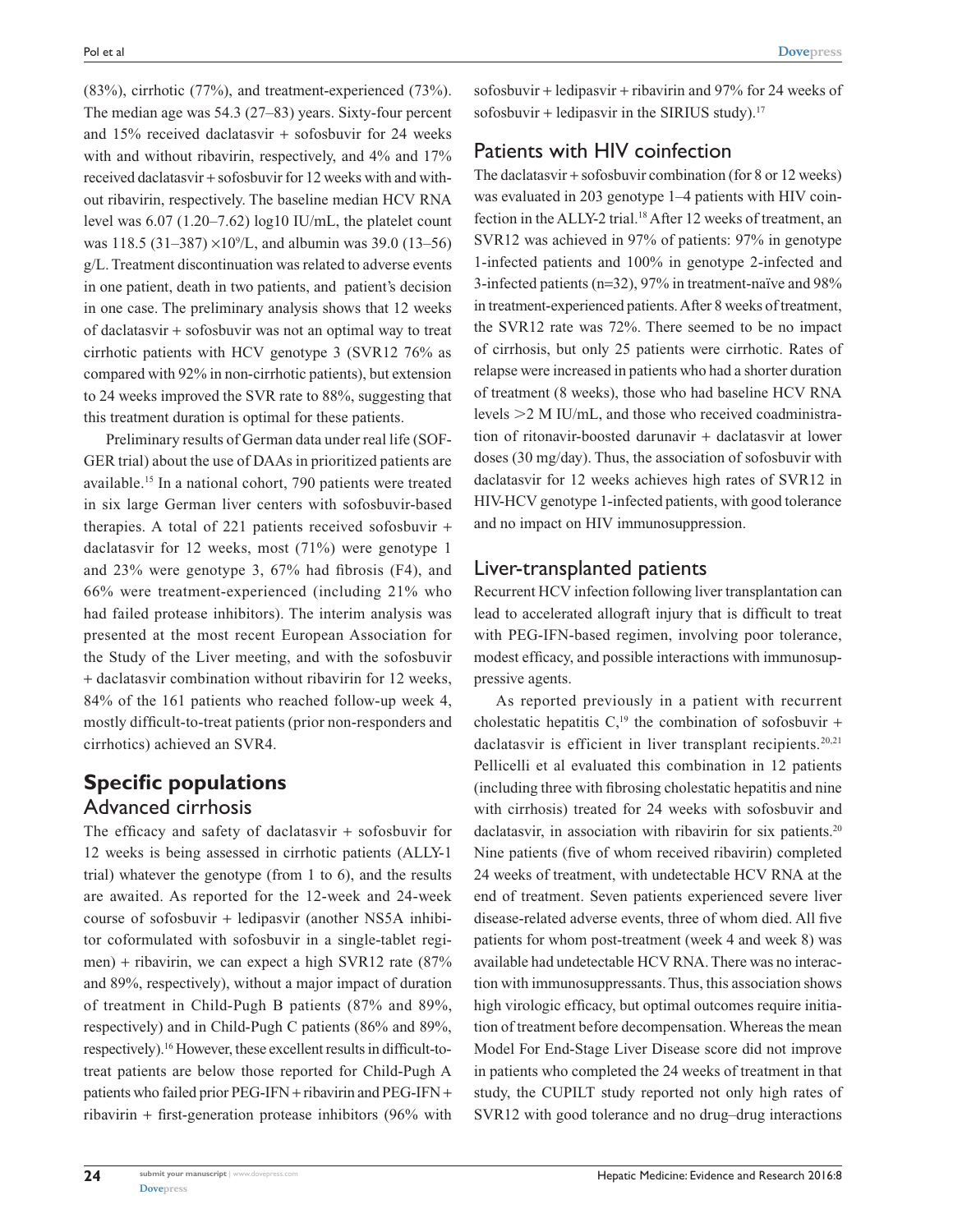but also clinical and biochemical improvement.<sup>21</sup> Twentyone patients with fibrosing cholestatic hepatitis were treated for 24 weeks: 12 with sofosbuvir + daclatasvir, one with sofosbuvir + daclatasvir + ribavirin, two with sofosbuvir plus ribavirin with PEG-IFN and six with sofosbuvir plus ribavirin. The SVR12 was  $88\%$  in the sofosbuvir + ribavirin group and  $100\%$  in the sofosbuvir + daclatasvir + ribavirin group. SVR rates and tolerance are being further assessed in this setting with the combination of daclatasvir + sofosbuvir without ribavirin for 12 weeks in the ongoing ALLY-1 trial.

# **International guidelines**

Daclatasvir was recently approved in Europe and in Japan for use in combination with other DAAs such as sofosbuvir, with or without ribavirin, and is currently being reviewed in the USA. Because daclatasvir is not available on the USA market, the American Association for the Study of Liver Disease proposed a daclatasvir-free regimen for treatment-naïve and treatment-experienced patients (prioritized for patients with advanced fibrosis, cirrhosis, liver transplantation, or severe extrahepatic HCV manifestations).<sup>22</sup>

The European Association for the Study of the Liver guidelines recommended sofosbuvir + daclatasvir  $\pm$  ribavirin, among other options, prioritized as follows: patients with significant fibrosis (F3) or cirrhosis (F4), including decompensated cirrhosis, those with HIV or hepatitis B virus coinfection, those with an indication for liver transplantation, those with HCV recurrence after liver transplantation, those with clinically significant extrahepatic manifestations, those with debilitating fatigue, and individuals at risk of transmitting HCV (active injectable drug users, men who have sex with men and high-risk sexual practices, women of child-bearing age who wish to get pregnant, hemodialysis patients, and incarcerated individuals).23

For HCV-monoinfected or HCV/HIV-coinfected patients with chronic HCV without cirrhosis, including treatmentnaïve patients and patients who have failed treatment based on PEG-IFN-alpha and ribavirin, the combination of sofosbuvir + daclatasvir for 12 weeks without ribavirin should be proposed for genotypes 1–6. HCV or HCV/HIV patients with compensated cirrhosis can be treated with sofosbuvir + daclatasvir + ribavirin for 12 weeks or sofosbuvir + daclatasvir without ribavirin for 24 weeks in genotypes 1, 4, 5, and 6, with sofosbuvir + daclatasvir without ribavirin for 12 weeks in genotype 2, and with sofosbuvir  $+$  daclatasvir  $+$  ribavirin for 24 weeks in genotype 3. Patients with decompensated cirrhosis can be treated with a combination of sofosbuvir + daclatasvir + ribavirin for 12 weeks or without ribavirin for

24 weeks, regardless of genotype. Finally, for retreatment of HCV-monoinfected or HCV/HIV coinfected patients with chronic HCV who have failed to achieve an SVR on prior antiviral therapy containing one or several DAAs, there are limited data to support firmly these retreatment recommendations; sofosbuvir + daclatasvir + ribavirin for 12 or 24 weeks can be chosen depending on the first combination, the fibrosis score, and the genotype.

### **Conclusion**

The field of HCV treatment has changed dramatically with the advent of a number of new antivirals, including DAAs and agents with non-viral targets (cyclophilin inhibitors, IFN-lambda, vaccine therapy). Given their better safety profile and improved antiviral potency, combinations of these agents in IFN-free regimens are becoming the standard of care for HCV infection. All oral treatments will be tailored to individual patients according to the degree of disease progression (fibrosis), HCV genotype and subtype, resistance profile, and prior therapeutic history. Results from clinical studies as well as preliminary real-life data demonstrate that the combination of sofosbuvir and an NS5A inhibitor, including the firstinclass agent daclatasvir, belongs to one of the most antiviral therapies with once-daily oral dosing, a low pill burden, good tolerability, and limited drug–drug interactions, in addition to high  $(>90\%)$  SVR rates. Such a combination has pangenotypic high antiviral potency. Regardless of the severity of the underlying liver disease and the baseline characteristics of the patients, combination of sofosbuvir with an NS5A inhibitor for 12 weeks appears to be a very good option when used in combination with ribavirin in cirrhotic and treatmentexperienced patients whatever their fibrosis stage. Future challenges to be addressed, over and above the already increased efficacy, will be to further improve the safety, adherence, and costs of these new oral combinations, particularly in patients with chronic renal failure or transplantation and in complex clinical settings. Beyond the competition between companies, the next step is to improve screening and access to these therapies, which have shown good safety and efficacy for most patients.

#### **Disclosure**

SP has been a speaker for GSK, BMS, Boehringer Ingelheim, Janssen, Gilead, Roche, MSD, Sanofi, Novartis, Vertex, and AbbVie, a board member for GSK, BMS, Boehringer Ingelheim, Janssen, Gilead, Roche, MSD, Sanofi, Novartis, Vertex, and AbbVie, and has received grants from BMS, Gilead, Roche, and MSD. AV-P has been a speaker for BMS,